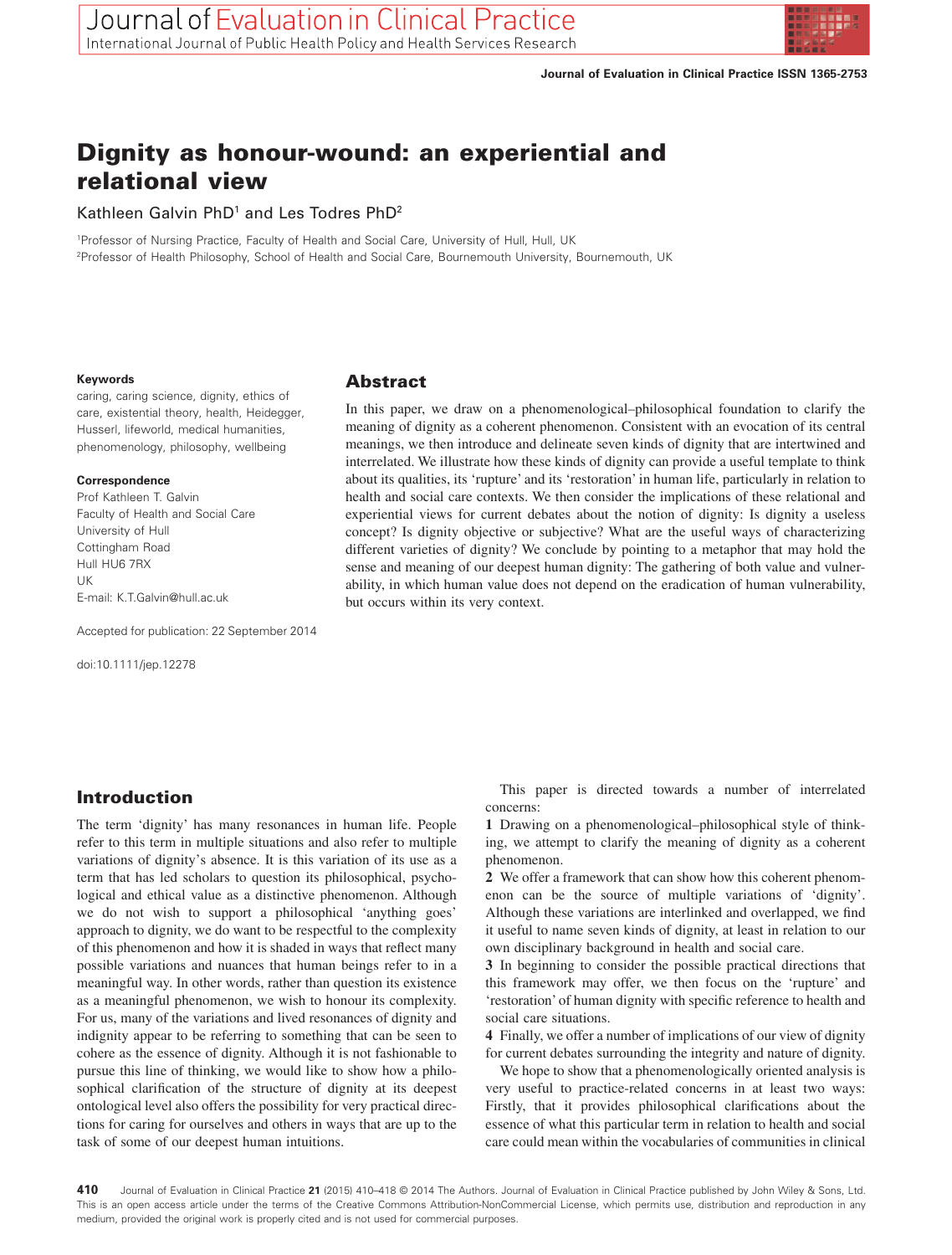practice and social care. Secondly, that it does so in a way that tries to stay close to experiences that people can relate to in an everyday  $way.<sup>1</sup>$ 

### **A phenomenological–philosophical approach**

In the spirit of Husserl [1], we are interested in articulating the quiddity or 'whatness' of dignity. Such a description involves an articulation of the essence of dignity (its most invariant properties) as well as its possible variations (kinds of dignity that are consistent with its essence). And then, in the spirit of Heidegger's phenomenology [2], we wish to ground the human phenomenon of dignity ontologically in Being. It is within this sensibility and ontological view that we articulate the essential structure of dignity as a relational phenomenon between Being and beings. Within such an ontological perspective, dignity exists both 'out there' as a relational situation as well as 'in here' as an experience; dignity is then to be both experienced and to be considered within relational situations (whether these relational situations are recognized or not). Later, we will consider some of the implications of this ontological view for the conventional debate of whether dignity is subjective or objective. We also want to acknowledge that in naming dignity as a phenomenon, we do so within a Heideggerian understanding of the non-representational nature of language. That is, we want our explication of dignity to be consistent (its ontology), but without limiting the multiple ways it is historically manifested in human and collective life (sometimes referred to as the 'ontic' level). Thus different nuances of dignity will be emphasized or de-emphasized in different individuals and situations. The term 'dignity' then participates in both a unity of meaning as well as its multiple resonances and meanings (such variations are variations of the unity). Having briefly introduced our phenomenological–philosophical approach, we now present our description of the essence of dignity and its variations. Our style of reflection has been guided by the work of Paul Tillich and Rollo May, both existential philosophers. With reference to Tillich [3], we considered how the phenomenon of dignity is distinctive from or overlapping with his work on the phenomenon of 'the courage to be'. In meditating on the structure of dignity, we were also influenced by the work of May [4] who understood something of how the complexity of lived phenomena transcend either/or categories.

# **Essential structure of dignity**

Dignity is the affirmation of something valuable in oneself or another as an 'inheritor of Being'. Dignity is given by the 'heritage' of Being and as such, constitutes the deep value of what 'I am'. In 'inheriting Being', one carries the immensity of Being within the limits of being human (embodiment, finitude, sociality

<sup>1</sup> In pursuing these two concerns, we have concentrated most on the philosophical definitional considerations. We are hopeful that readers can recognize the connections between this philosophical level and the experiential level. Given the space restrictions of this present paper, we 'indicate' rather than significantly 'illustrate' practice applications. There could be a number of future papers that hopefully will proceed with further detailed practical directions from this framework.

and so on). The deep source of self-valuing and other-valuing thus lies in a certain consciousness of the intrinsic value of being per se. Such valuing is also conscious of (although not necessarily thematically conscious of) a certain continuity between one's own being and the sharing of Being possibilities with others and things as they have participated in the deep resonances of temporal being and becoming. In this there is also the consciousness of (whether thematized or not) a sense of the limits of being human with its many vulnerabilities. Dignity thus lies in valuing this conjunction of the limits of being human and the immensity of being. In more metaphoric language we characterize this conjunction of immensity and limits as 'honour-wound': The gathering of both value and vulnerability, in which human value does not depend on the eradication of human vulnerability, but occurs within its very context. 'Wound', as a metaphor, is thus utilized in a poetic way to describe both existential and literal vulnerabilities that come with the territory of the limits of life. The 'wound' nuance resonates with allied terms such as vulnerability, finitude, frailty, unprotected, assailable, exposed, susceptible, limited.

The 'honour' nuance resonates with a number of other allied terms: uprightness, worth, value, stature, recognition, salutariness, self-standing. So dignity as 'honour-wound' thus holds vulnerability together with great foundational value. This essential conjunction of 'vulnerability' and 'value' participates in all modes of being-in-the-world whether it be an experience of self, or a perception of others or situations, or an activity that occurs in relation. You can imagine dignity as an experience in that one may have a feeling of one's own intrinsic worth; or as a perception of others, one can imagine seeing someone else as dignified in their comportment or bearing. And then, you may imagine how one can describe a situation as dignified or not. And again, one may imagine forms of dignity that exist even though they are not recognized by others. In all these forms of life, dignity can be understood as real.

One of the implications of dignity as 'the affirmation of something valuable in oneself or another as an inheritor of Being', is that such affirmation can be ruptured, or restored. Many of the reasons why dignity has become such a topical discourse in public life is because of the realization that dignity can be painfully ruptured and in need of restoration. At this stage of explication, we thus want to say something about the nature of rupture and the nature of restoration. The rupture of dignity is constituted by a devaluation of what 'I am', what others are, and what things or situations are. Such modes of rupture or devaluation can occur within a great range, from private self-judgement, to passive neglect, to inhospitality, to 'a slight', to humiliation, to insult, to violation. And it can be literally or existentially enacted; it has that degree of range. The restoration of dignity refers to the recovery of 'something valuable' in what I am, or what others are, or what situations and things are. Within the uniqueness of individual life situations, the restoration of dignity requires different ranges of response from private self-affirmation, to bearing witness, to apology, to public or social reintegration, to repatriation, and to reparative and reconciliative systems of justice. And we would like to acknowledge that some degrees of rupture are very difficult, if not impossible, to restore.

Having articulated something of the essence of dignity and its ontological roots, we would now like to move to a consideration of possible variations of dignity in human life. There are many ways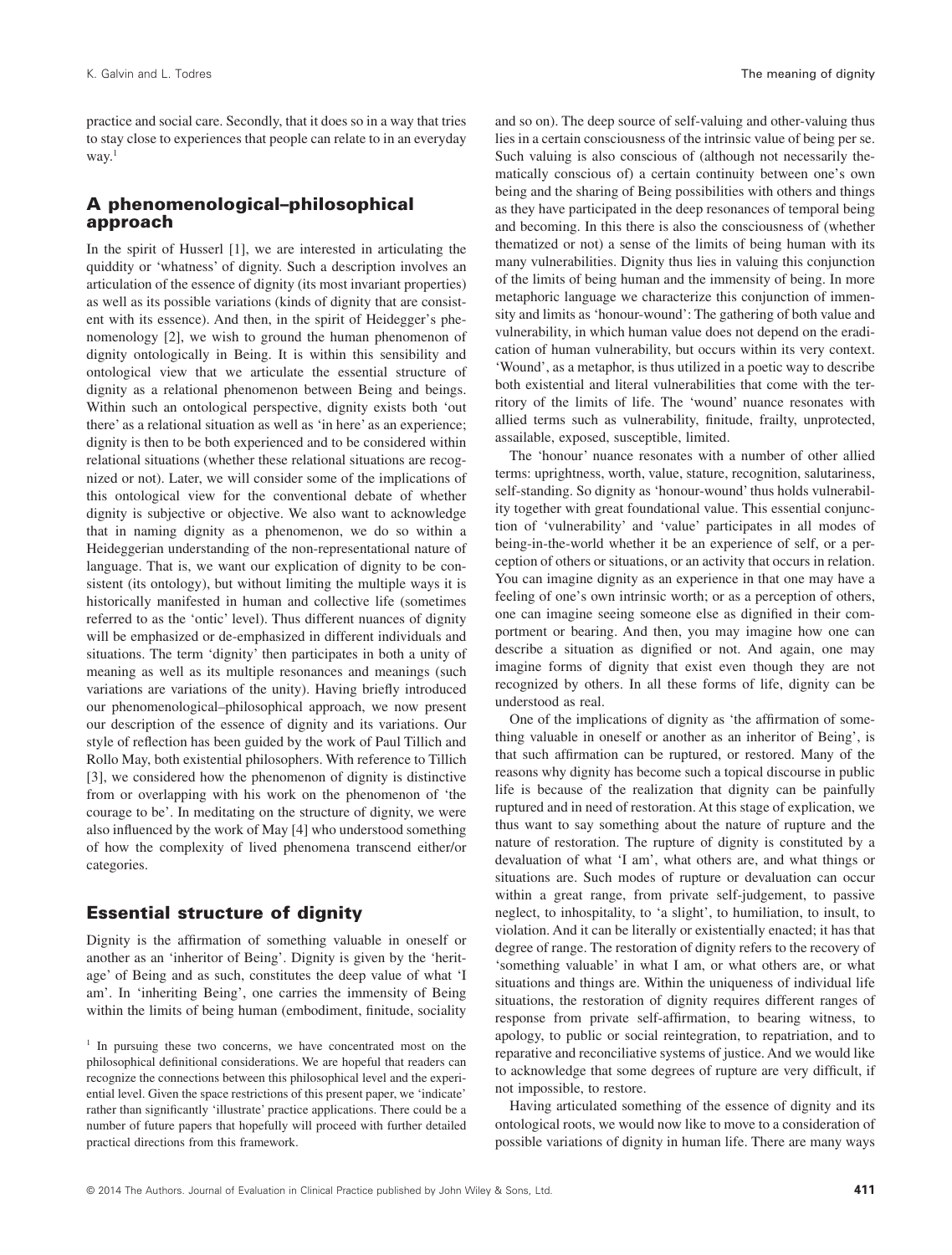that one can 'cut the cake' here, but we have found that it is very useful to use lifeworld constituents as developed by Husserl [5], Heidegger [2] Merleau-Ponty [6] and Boss [7]. In what follows we name these lifeworld constituents and add some indications in brackets, which although philosophically problematic<sup>2</sup>, may grant the reader some experiential reference for these notions. These lifeworld constituents refer to the following domains: spatiality (a sense of place), embodiment (living as this body), temporality (a sense of continuity), intersubjectivity (interpersonal relating), mood (the ways the world can be qualitatively felt), identity (a sense of self) and finitude (vulnerability). $3$  We are aware that different phenomenologically oriented philosophers differ in their opinion about some of these dimensions, for example, Heidegger including 'finitude' and Merleau-Ponty including 'identity'. But we have found that all of these dimensions add value to the articulation of differing emphases of dignity. So, informed by this existential–phenomenological tradition and its family resemblances [10], we offer a view of human dignity that articulates a certain unity to its essential features, but which also encompasses a multiplicity of variations, or kinds and levels of intensity and range. The seven 'kinds' of dignity are not intrinsically separate categories, but exist in a seamless multidimensional way; that is, they are all implicated in one another but with different relational and experiential emphases.

We now demonstrate how this framework enables us to carry forward the essential structure of dignity into a number of different kinds of dignity. It is our view that the following seven kinds of dignity form a useful template within which to think about the full breadth of relational and experiential dignity, ruptured dignity and restoration possibilities.

# **Kinds of dignity**

#### **Spatial dignity**

There is a dignity experience and relationship that emphasizes a sense of the dignity of one's place in the world. When one's place

<sup>2</sup> Although we can derive the lifeworld constituents (such as spatiality, temporality and so on) directly from Heidegger [2,8], it would be inaccurate and remiss to fail to reference the original source of these constituents from Husserl [1] (see already Ideas 1, part 2, Chapter 1).We wish to also acknowledge Merleau-Ponty [6] who utilized and modified the emphasis of these constituents (including 'Identity' as worthy of special consideration apart from 'Intersubjectivity'). In some circumstances, and for different philosophical purposes, it may be important to focus on the distinctions between these thinkers, and in other circumstances, to acknowledge their family resemblances. The purpose of this present paper was not one that needs to pursue the different ways in which Husserl and Heidegger understood 'intersubjectivity', for example. Rather, for our purposes here, the most generic naming of these basic constituents (called 'existentiale' by Heidegger) provide us with 'orienting generalizations' and name useful experiential domains that are productive when considering a phenomenologically oriented framework for dignity. We could offer interesting discussion about why Husserl did not name 'mood' as a primary constituent and why Heidegger did not name 'identity' as separate from 'sociality', but this is a separate consideration that is tangential to the trajectory of the present paper.

<sup>3</sup> For brief concrete examples of the descriptive value of these constituents, see [9], Chapter 2. Such examples illustrate ways of describing peoples' experiences of clinical situations from a first person perspective as an alternative to medical third-person perspectives.

in the world is bright, the person is tuned into how their own identity is continuous with, and supported by, the depth and breadth of their spatial environment. As human beings, a sense of place and the ways that our places support us, appears to be important for the kind of affirmation that is part of the mix that we draw upon when valuing ourselves as an inheritor of being. In this sense, Being is not just given by the temporality of history, but also by the spatiality of place and environment – like the road that winds out of a familiar town or the playground where my children played. Such a sense of place can be both very personal and more collective, and such attachment appears to be one of the central variations of dignity: the dignity of being at home in my place. Such spatial dignity may be different for different people, and when such continuities are lost or taken away, a person may feel this as an indignity that ruptures a sense of settled inheritance. From a third-person perspective, seeing someone who is engaged in their place of settled inheritance, one may notice a certain fittingness and valued, un-preoccupied relationship between what they are doing and the place that supports that – the place dignifies their activities.

#### **Temporal dignity**

There is an experience of dignity that is attuned to one's sense of history and possibility, as well as to the present ongoing temporal rhythms of night and day, of natural seasons, and of the phases of one's life. As human beings, in different ways, we value some sense of historical heritage, whether this is cultural, ecological, familial, occupational and so on; there is a sense of dignity 'in the feel' of sensing support from these valued continuities. These affirmations of continuity can be lost or taken, and can constitute a challenge to the self-affirmation of Being. As human beings we also value the many literal and metaphorical ways 'we walk' towards our meaningful projects and futures. There is a certain kind of dignity that is connected with the felt competencies of 'I can' that we either enact and affirm, or that are granted to us by others and by life. In the rhythms of the present moment, there appears to be a self-affirming value to a sense of 'rightness' in the way that things unfold and move on; a musicality, if you will, to temporal possibilities. Here, there is both a cyclical returning to familiarity, as well as 'the feeling of progress' given by novelty and the possibilities of life. Any disruption of this rhythm has potential to undermine the dignity that a historical being can give. So, for example, such ruptures to temporal dignity may include: being disconnected from our heritage, being denied recognition of where we came from or who we are, and a feeling of groundlessness and discontinuity. From a third-person perspective, when temporal dignity stands out, one may notice a certain temporal eloquence in the rhythms of the ways people act and conduct themselves; like the dignity of dancing.

#### **Embodied dignity**

There is a dignity experience that emphasizes a sense of one's bodily dignity. When one's sense of bodily dignity is grounded, the person is affirming the value of their carnal nature. There is a sense that their own body is somehow connecting them with all their embodied heritage and bodily connections to earth and the historical continuity of embodied being-in-the-world. It announces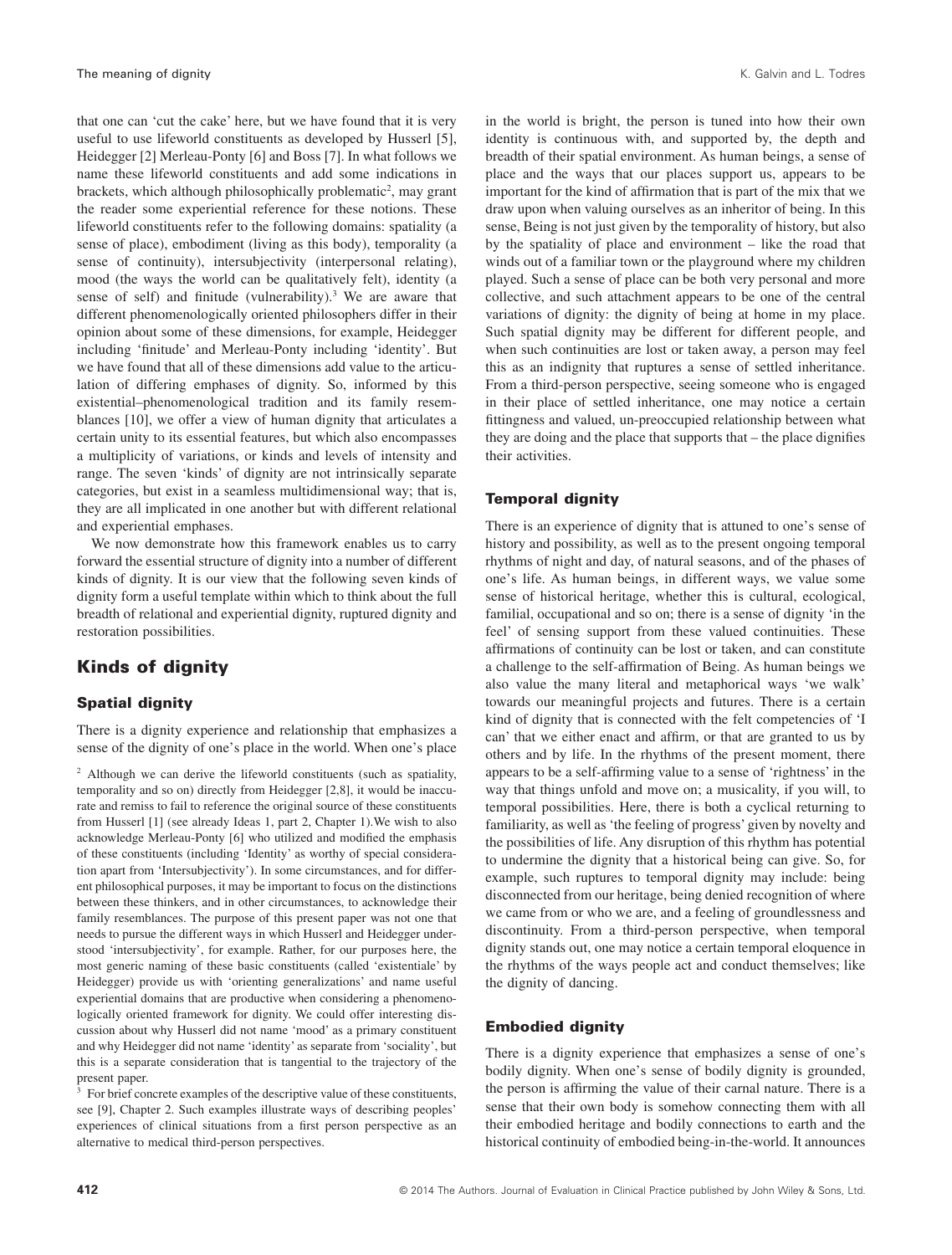both the privacy of one's bodily life as well as a public face that announces ones bodily participation in a world with others. A sense of bodily dignity gives us the bodily 'I can' and the bodily 'I am'; in this we have a lived sense of the potentials of competent bodily functioning, which is intrinsic to a sense of bodily worthiness. Experientially the body 'screams out' in painful awareness when one's bodily privacy is invaded, or when one's bodily presence in the face of others is shamed. When we see another who carries themselves with embodied dignity, we may notice a comportment in which the person carries or bears both a sign of self-accepted vulnerability and a certain honour in this; the body in dignity pre-reflectively knows itself as 'honour-wound'.

#### **Interpersonal dignity**

There is a dignity experience that emphasizes a sense of one's interpersonal value and worthiness. When this sense of interpersonal valuing is bright, one is participating in an interpersonal world of mutuality in which we gift one another as intrinsically 'mattering' to one another, and within community, in mutual ways. When human beings fall from the possibility of mutual intrinsic valuing, we can easily assail dignity. This mutual valuing is not a passive, effortless given; rather, it is something that requires an attentiveness and some guarding. The need for this kind of attentiveness and guarding of interpersonal dignity arises because the vulnerability that comes with being participates in the ambiguities of darkness and light, harmony and strife, where we love and destroy each other. An experiential sense of interpersonal dignity thus appears to carry a certain 'common humanity' in the ways we attend to one another's existential vulnerabilities. When interpersonal dignity is present in this way, one may notice a certain respectful character in the way social relations are regarded and conducted. This is not to deny, however, that there are some standards of dignity in different social/cultural situations that may be unjust and even harmful to others. Thus these standards of interpersonal dignity are always open to moral contestability and other considerations of justice and humanity. So, although this dimension or emphasis of interpersonal dignity can be misused and perverted, its deep reality balances an appreciation of human vulnerability with value; and as such, leans towards the deepest appreciation of our common humanity.

#### **Mood dignity**

Mood is a fundamental characteristic of any experiential moment. Dignity can be carried in many moods; in solemn sadness, celebratory joy, poignant love, defiant determination and simple 'here-I-am peacefulness'. So, if dignity is not just one mood, should we then articulate dignity without recourse to a mood dimension and define it only relationally? We do not think so. There appears to be a common 'feel' to dignity that threads through all these different moods. This felt thread through all the mood variations mentioned earlier, such as solemn sadness and so on, is one that straddles the complexity of both 'felt vulnerability' as well as that of 'felt value'. This is the complex mood of 'honourwound', the felt aspect of valuing Being *because* of its vulnerability rather than *in spite of* its vulnerability. Honour-wound – a certain feel of 'upholding-in-vulnerability', a felt knowing and a showing of this. From a third-person perspective, when the mood of dignity is noticed, one may see a number of variations as indicated earlier; however, there is a certain awareness that the other is valuing Being in this way.

#### **Identity dignity**

As human beings, we appear to carry a coherent and deep sense of everything that is gathered for us, how things are for us, spatially, bodily, temporally, in mood. This 'self-gathering' is core to our sense of identity and has deep implications for dignity. So, there is a dignity emphasis that refers to this gathered deep self-identity, and this can be affirmed, lost or stripped away at different levels. When a sense of the dignity of identity is challenged, one is faced with a rupture or threat to the 'something valuable in or as oneself', and a need for restoration is acutely felt. Such rupture can often be felt pre-reflectively as an immediate threat to the coherence and value of one's identity, whether personal or social. Many of our experiences of everyday dignity refer to an experience of one's own identity that meets our personal standards of self-value of a particular kind. As a corollary, we may experience an everyday indignity when we experience ourselves as feeling less than our personal standard of a particular kind. This can be very simple and personal, such as when one walks into a room realizing that one is underdressed or overdressed for the dignity required of a particular situation. We want to emphasize that the nature of this personal standard in relation to dignity is not necessarily a moral standard (although it can be), but more centrally a standard about our perception of what is 'fitting' for ourselves to be. These variations are many, and although very personal (and subjective), also participate in collective and cultural contexts. Thus, certain groups have particular nuances regarding certain standards that other groups may not understand (or which may be difficult to condone, such as the highly shocking standards that make use of dignity as a rationale for honour killings). From a third-person perspective, when identity dignity stands out, one may notice in different ways how an individual or group may be deeply attached to their standard for what is valuable regarding self-value or group-value. So, for example, when a particular occupational group, usually unnoticed in the background are given recognition in a public way for their contribution, a certain dignity identity is given to the members of that occupation. In dignity, identity is honoured.

#### **Finitude dignity**

There is a dignity experience that is particularly attuned to the potential of our existence to 'not be': the potential of personal death. Such an attunement gives dignity its poignant face, the delicate beauty of its vulnerable affirmation in spite of potential non-being. This fragile affirmation of the value of being is sobering, but in a way that gives being its preciousness. On the downside, we may wish to run away (take flight) from this beautiful soberness by turning away from each other in various ways, thus leaving one another existentially alone (as in examples of death denial). On the upside, when this dimension of vulnerability is personally accepted to some degree or interpersonally affirmed, there is a certain 'standing out' 'with' vulnerability that feels worthwhile and meaningful. In such moments one may feel emotionally moved by the, 'this is how it is', worthwhileness of human existence in spite of it all; the dignity of embracing life's limits.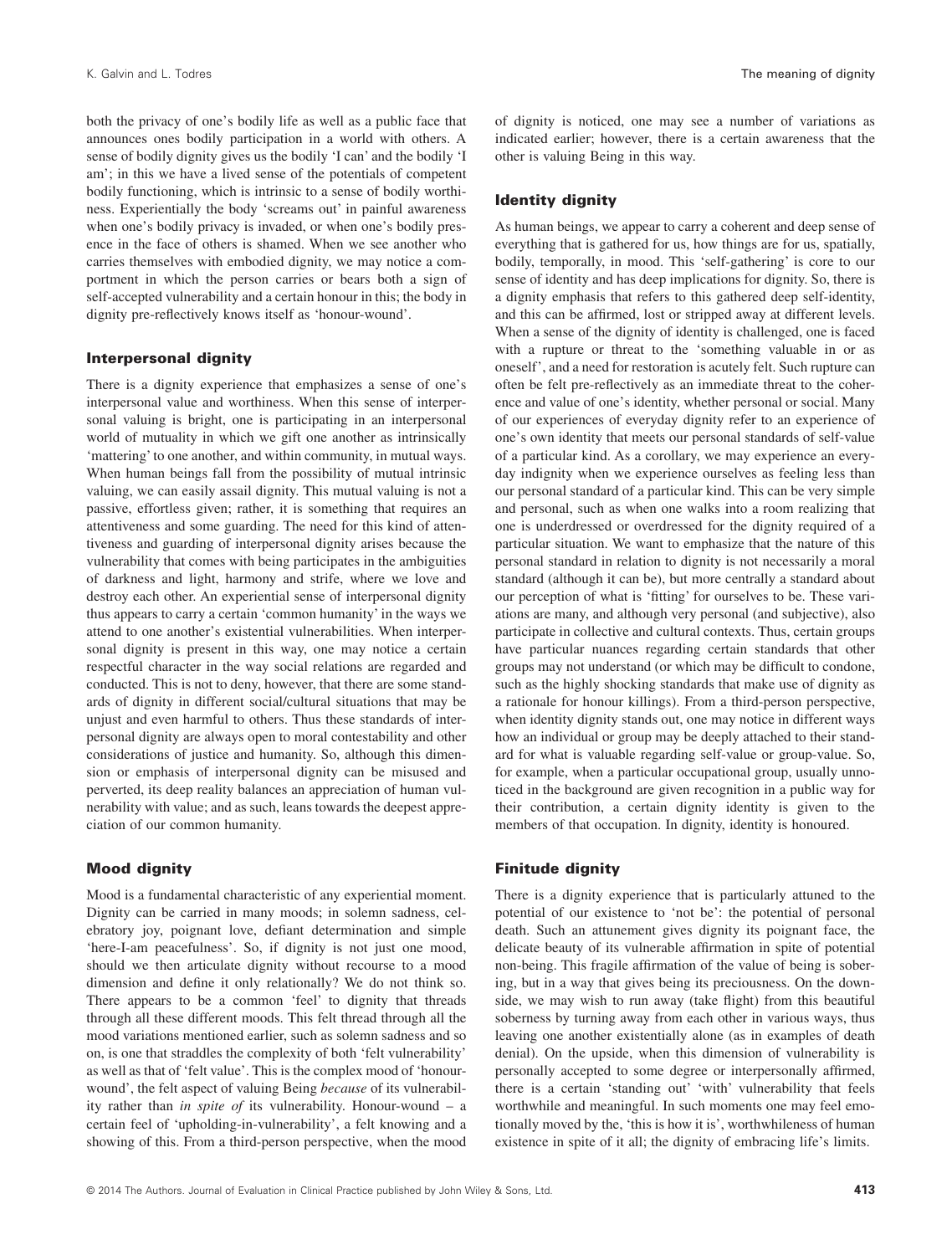# **Intensity and range of indignities: possibilities for restoration**

All these previous kinds of dignities can be ruptured at various levels of intensity and range. By 'levels of intensity' we mean how deeply the rupture of dignity occurs, as well as how difficult it is to restore such rupture. Thus, intensity refers to rupture *and* restoration. Further, the range of indignities refers to how many of the above dimensions of dignity are implicated if dignity is ruptured.

Based on this notion of intensity and range, we would like to propose that it is useful to conceptualize three levels or degrees of intensity derived from a consideration of how easily dignity is established, ruptured or taken away. Such intensity is also derived from a consideration of how easy or difficult it is to restore.<sup>4</sup> So, for example, within the spatial-dignity emphasis, one's connection to place can be violently ruptured, or alternatively, can be mildly interfered within a way that can be easily restored. But the rupture can also occur, for example, not only in the spatial dimension, but in a way that implicates more and more of the other dimensions such as temporality, identity and so on. Therefore, in deep indignity, there is both a depth of intensity and a breadth of range. There is a very practical reason as to why we wish to delineate the range and intensity of indignities, and this concerns pointing to practical directions for care. Practical ways to restore dignity then needs to appropriately meet *both* the intensity of the indignity as well as *the range* of dimensions that are implicated in any indignities: this is what it would take to restore dignity. So for example, if in a situation of interpersonal indignity a person's sense of inner identity has also been ruptured, one would need to be sensitive to the fact that just restoring the interpersonal situation may not have the range needed to also restore the inner identity-indignity that the person is now carrying. In other words, beyond the interpersonal situation, there is now also an 'inner wound' that carries further into new situations that may not look undignified from a thirdperson perspective. This way of thinking about the rupture of both intensity and range of indignity can act as a sensitizing framework to help attune professionals to the potential threats to dignity for people in our care.

Consistent with our analysis of the essence of dignity, the 'restoration' of dignity is the restoration of a certain sense, given by Being', of the 'something valuable in what I am', that comes from one's heritage. Here we mean 'heritage' in the deepest ontological sense of being-in-the-world, but also a 'heritage', which includes the existential kinds of dignity already named, and which include cultural belonging, sense of place, and the shared humanity given by finitude. The restoration of 'something valuable in what I am and what others are' thus involves finding, re-finding or re-membering one's 'goodness of fit' or harmony with these dimensions.

Having articulated the 'bare bones' of our relational and experiential view of dignity, its essence, variations, possible ruptures and restoration, we would like to now consider the implications of this phenomenological–philosophical view for current debates surrounding the notion of dignity.

# **Implications for current debates**

We believe that our approach to naming and delineating the essence of dignity and its variations can make a contribution to three specific debates within the philosophical and professional literature.

#### **Dignity as a 'useless concept'**

The notion of human dignity has been, historically, a highly contested idea bound up with very different stances in value and application [12]. Pinker [13] worried about use of dignity to support a conservative agenda that discourages forms of medical innovation such as genetic manipulation. Pinker was following Macklin [14] who also questioned whether dignity as a concept was necessary, and recommended that we replace dignity with the principle of personal autonomy. Macklin argued that dignity adds nothing. Pinker [13] goes further than this as he is concerned that, not only is dignity a useless concept, but that it can be colonized by a religiously inspired agenda that co-opted the notion of dignity to justify what he calls 'an obstructionist bioethics in relation to medical progress'. He refers specifically to the President's Council on bioethics as an example, where the notion of dignity can, in his view, be harmful and used to pressurize and pervert public agendas and the progress of a free society. So, within a concern to emphasize democracy and individualism, one can see that 'autonomy' has become an attractive alternative for such thinkers.

Another suggested alternative to the concept of dignity occurs in the work of Statman [15]. Philosophically, he problematizes the concept of dignity, and focuses on the concrete problem of humiliation as the preferred context from which 'dignity' is the proposed solution. In his view, when considering the context of humiliation, 'self-respect' is sufficient as a pragmatic concept, one that does not seek recourse to the more philosophically vague notion of dignity. According to Statman [15], within this context, we do not need the vaguely descriptive notion of dignity, as the normative notion of self -respect is a sufficient response to the problem of humiliation.

Using a similar line of argument within a health care context, Wainwright and Gallagher [16], believe that an appeal to the *concept of respect* is more important for nursing than an appeal to dignity. In other words, they do not believe that an understanding of what dignity is has much import for practice. And there are other thinkers who provide further alternatives to dignity beyond the notions of autonomy and self-respect. Shotton and Seedhouse [11] progress an argument within the context of healthcare ethics and consider what it means practically to care about peoples' rights to be valued as persons.

So given these arguments, is the notion of dignity a useless concept, in that, at best it alludes to a vague impractical notion, and at worst supports a conservative agenda? Our phenomenological articulation of the essence and variations of dignity provides a perspective in which dignity has a centrally important reason for being: it opens up a lived perception of a deep common humanity in which we participate in both vulnerability as well as honourable kinship. The philosophical grounding of this perception has a very practical normative possibility in that it points to the meaningful source of the ability to care, to respect, and to grant autonomy and beneficence to others. In other words, it provides the possibility of

<sup>4</sup> Here we are indebted to Shotton and Seedhouse, [11] who follow a similar kind of analysis in their work to develop practical directions.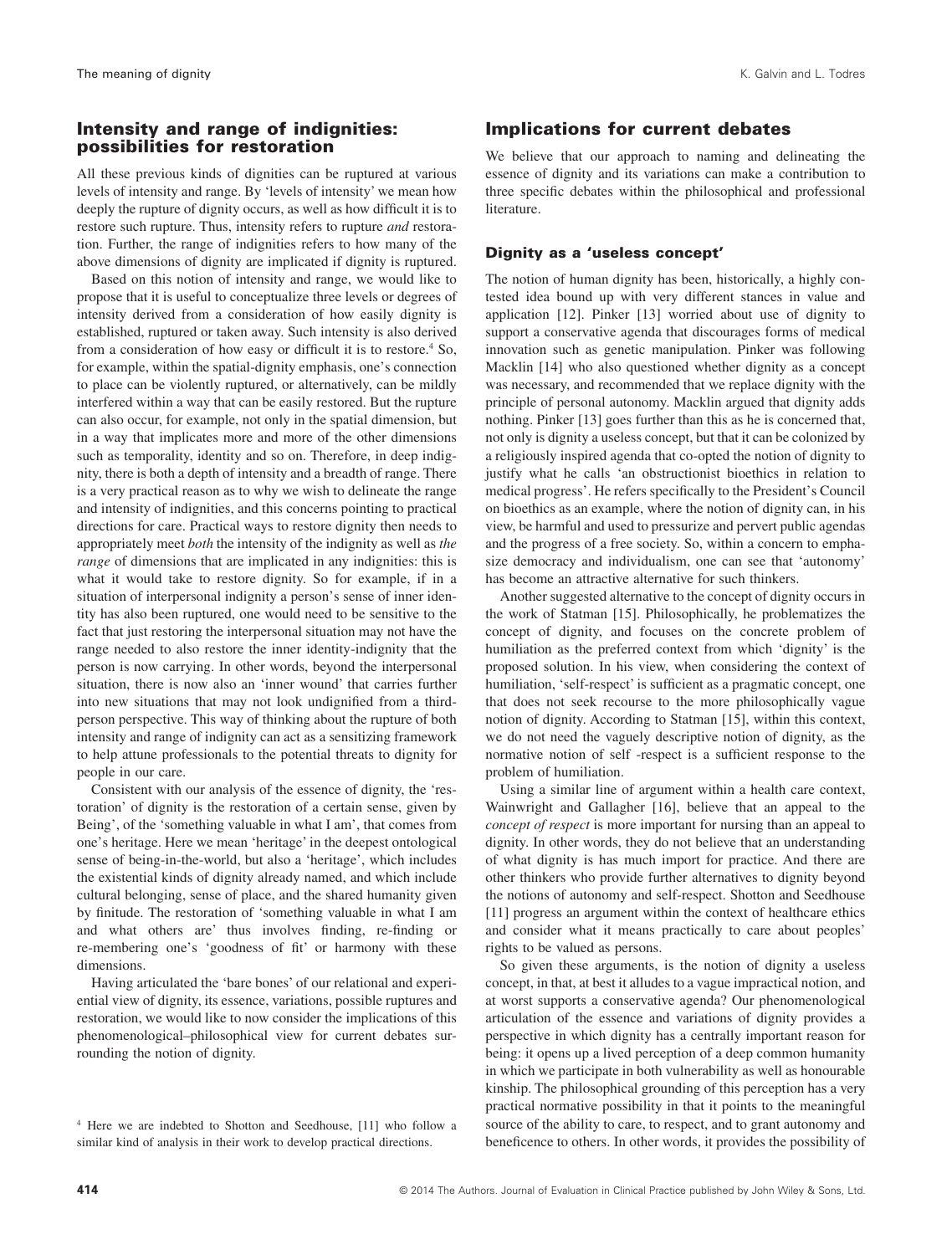a living basic intuition or perception that is deeper, that 'gives juice' or lived authenticity to respectful caring behaviours which could otherwise easily become instrumental without such perceptual-intuitive sustenance. So our claim is that alternative concepts to dignity such as respect, autonomy, beneficence are given their meaningful life by the ontologically prior notion of dignity as honour-wound; and this is not just a concept, rather it is a phenomenon that calls.

#### **Dignity as objective or subjective?**

The question about whether dignity is objective or subjective occurs within a much larger philosophical heritage that is sometimes referred to as the debate between realism and idealism [17]. Recent thinking however has generally moved beyond this Cartesian dualistic split, but this 'habit of thinking' does not lie down easily. Such thinking still encroaches into debates about whether dignity is really 'out there' or whether, being only psychological, is whatever we construct it to be. For example, a new way of re-importing the subjective/objective split can be seen in Statman's [15] arguments. Statman [15] acknowledges certain objective features of dignity in a descriptive way as referring to something that 'belongs to all members of the human species irrespective of their rationale or their moral capacities and irrespective of the exercise of these capacities' (p.525). He uses this objective account of dignity to refer to a level of universality that is so abstract that all it can say is that all human beings are entitled to dignity. Therefore dignity as an objective phenomenon can be raised as a meaningful principle, but it has no meaningful application in the real world of particulars, and as such, is deemed to be unhelpful in everyday life. On the other hand, Pinker's [13] argument is an example of the possibility that dignity exists as a subjective phenomenon. Such subjectivity is highly relative to cultural and individual context and he contends that its only value is to encourage a greater attentiveness to situations where respect and autonomy are required. The approach of Shotton and Seedhouse [11] is also consistent with an approach that emphasizes the subjectivity of dignity. They link what is usually called dignity to the subjective experience of feeling capable to achieve what one would normally achieve. They thus emphasize a sense of personal agency based on relative individual and social standards. To quote them, '. . . this analysis suggests that dignity always has to do with being in a position in which one is capable' (p. 249). Our phenomenological articulation of the essence and variations of dignity does not make hard and fast distinctions between objective and subjective dignity, yet wishes to acknowledge the terms of the debate in a different way: Instead of objective and subjective, we talk of relational and experiential. In other words, dignity as a relational phenomenon acknowledges that there is something out there, which we can call dignity, that can be viewed from both a second- and third-person perspective, and whose meanings thread through all its variations. And dignity as an experiential phenomenon acknowledges multiple individual, cultural and social variations of dignity, and thus can be a highly personal experience. In accounting for relational and experiential dimensions of dignity, the phenomenologically oriented ontology on which our analysis is based also indicates the complementarity of the 'relational' and the 'experiential'. However, within the traditional discourse of objective and subjective, the 'objective' is usually seen as an alternative to the 'subjective' (as in: it's 'only subjective'). Within a phenomenologically orientated ontology, relational and experiential dimensions of dignity are seen as co-constituting one another or are seen as necessary implications of one another as in 'figure and ground'. Thus dignity as 'honour-wound' is relational in that it connects this highly unique individual beyond themselves to the essential source of dignity given by the self-standing of Being. And dignity as 'honour-wound' is also uniquely experiential in that such possibility of self-standing with both vulnerability and honour can be experienced in highly unique ways, even according to highly unique standards. So our contribution to what is called the subjective/objective debate involves a 'reframe', which moves the terms of the debate from a conflict model to a complementary model. Therefore, dignity is neither objective nor subjective in itself, but is both a relational state of affairs as well as uniquely experiential.

While we may not refer to dignity often in everyday life, we know it when we see it, and we identify with it when it is assailed. One example of this relational and experiential state of affairs is given by Lingis [18]. He eloquently describes that what we see and call dignity, is noticed more clearly and honoured in the poignancy of death. Here dignity is not an intentional seeking, rather it is manifest through an endurance of a time (one's death bed) without any future. In this situation, one of no future, the person is facing nothingness, their projects cease, the past can no longer offer its resources and the person 'awaits what cannot be foreseen or confronted' p.268. Here Lingis [18] is acutely and sensitively attuned to how dignity is ontologically announced in this marginal situation; how dignity can come through a kind of letting-be in the face of everything falling away. Our approach overlaps with Lingis in that, he is pointing to what makes dignity ontologically possible in a very radical way. And by using dying as an example, he is powerfully articulating a 'bearing witness' to honour-wound. Here, honour-wound is both a relational state of affairs as well as a felt experience.

#### **Variation in naming kinds of dignity**

In this section we focus on some attempts by scholars and researchers to delineate different kinds of dignity. We have chosen these papers because they raise some fundamental issues about naming kinds of dignity that we believe can be fruitfully addressed by our 'honour-wound' articulation of dignity.

Statman [15] provides an example of a conceptual clarification that divides dignity into two notions: the descriptive and the normative. For him, dignity at a descriptive level of analysis is so abstract as a principle that it appears to have no discriminating value in everyday practical life. He separates this descriptive account from a normative account, which does have discriminating value and use in everyday practical life. Within this normative account of dignity, dignity refers to '. . . obligations incumbent on oneself or on others with regard to oneself' [15, p. 525]. He essentially argues in a nuanced way that it is only the normative account of dignity that has any useful value in human discourse because it is at this level that judgements can be brought to bear about whether situations are dignified or humiliating. But even then when he looks in a rigorous way at what is going on when these norms are appealed to, he asserts that the concept of respect is sufficient as an explanatory concept and that one needs no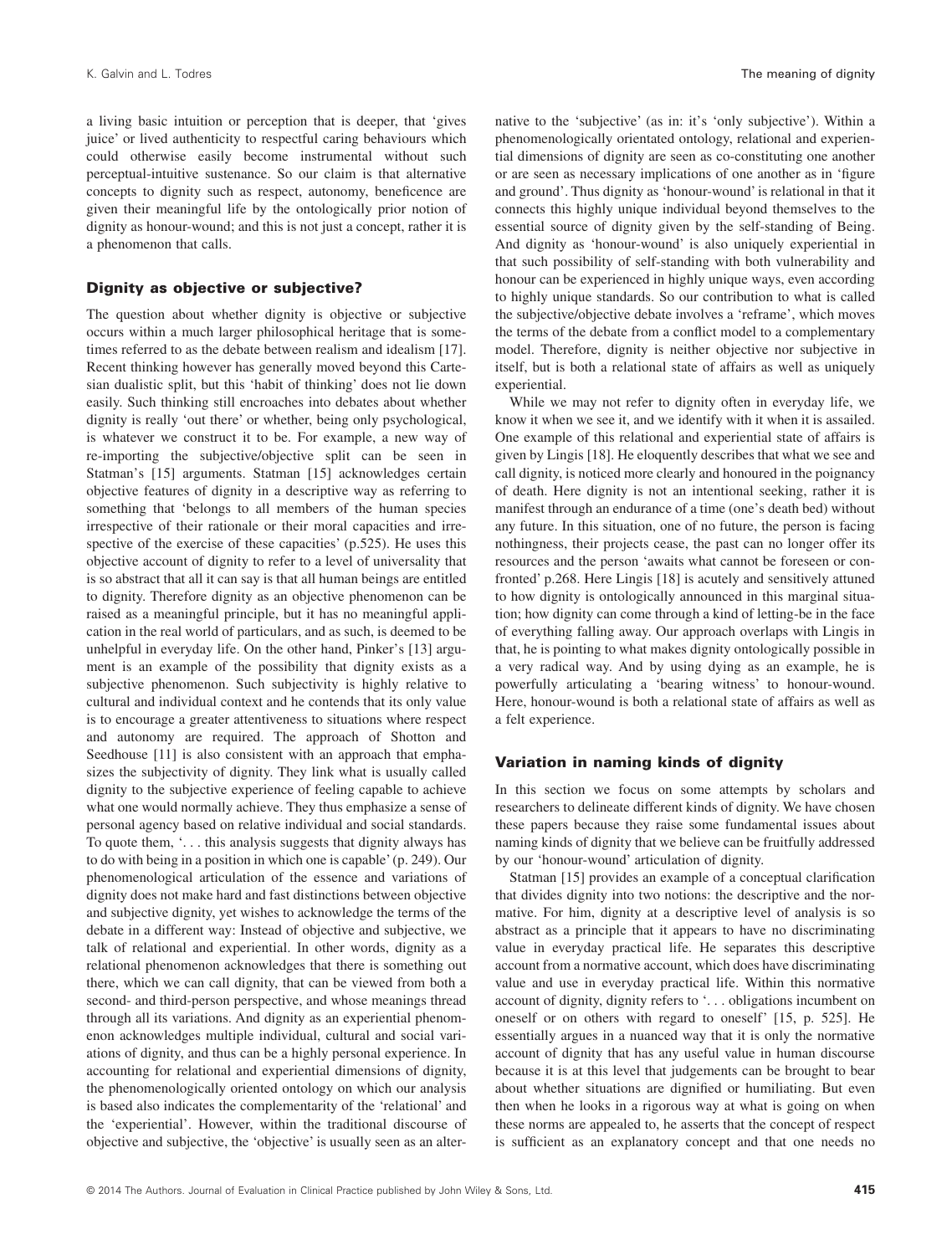recourse to a vague concept like dignity. So the word dignity can be eradicated in normative analyses (replaced with the term respect) and the descriptive analysis of dignity has no meaningful relation to this. This is an ontology that separates the descriptive from the normative. In other words, it does not see a connection to how the normative is grounded in, and given life by, its descriptive depth and breadth. Our 'honour-wound' approach sees an intimate connection between what Statman [15] calls the descriptive and normative levels of analysis. For us, the more ontological (descriptive) articulation of dignity as the 'affirmation of something valuable in oneself and others as an inheritor of Being' is a crucial intuition or perception that has great import for the way that we define a number of kinds of dignity with their normative possibilities for everyday life. So for us, ontic variations and kinds of dignity cannot be separated from the essence of dignity (its ontological level). And that is why we cannot reduce a number of different kinds of dignity to the notion of this one kind, that of 'respect'. Given our ontological description of the essence of dignity, and referring to the kinds of dignity that we have articulated, we find a number of ways in which self-affirmation occurs that is not simply encompassed by the singular notion of selfrespect (e.g. dignity in space, dignity in temporal rhythm etc.). The interdependence of our ontological–ontic approach, thus, retains the value of defining dignity as dignity *essentially*, while also indicating the complexity of its multiple variations, which still retain this essential quality of dignity as dignity.

Shotton and Seedhouse [11] are further examples of scholars who are concerned about the 'vagueness' of the way the concept of dignity is used. They take this concern towards a practicerelated direction by considering situations of indignity and how such kinds and levels of indignity affect one's psychological experience of agency and competence. In other words, in taking this practical lens, they consider situations in which a human being fails to achieve what they would normally achieve and be capable of. To quote them '... dignity always has to do with being in a position in which one is capable' [11, p.249]. There is merit in the way they focus on agency and how they derive different levels and intensities of dignity loss. However, from our point of view, in emphasizing agency and competence (becoming), they de-emphasize the kinds of dignity that are associated with belonging, heritage and connection (Being). In other words they have a dignity of 'I can', but not a dignity of 'I am'. Therefore their 'kinds and levels of dignity' is limited to these possibilities of competence and agency. And this also determines the range of restoration possibilities that they recommend. Drawing on our 'honour-wound' approach to kinds and levels of dignity, indignity and restoration, we would say that Shotton and Seedhouse have forged a welcome step forward in that they have opened up the agency-related forms of dignity with some interesting practical directions. However, our approach complements these kinds and levels with those that tap into a deeper existential level that is not necessarily agency-related (being, belonging, etc.), and this opens up possibilities for restoration of dignity at this Being level where a larger ontological identity can be experienced as part of the possible givenness of Being.

So far, in considering variations in naming kinds of dignity, we have pointed to thinkers or scholars who, in our view, practice a kind of partiality *in principle* in the way they define the boundaries of dignity. And by implication, the practical directions that they take would be restricted by these definitional interests, for example, autonomy, competency, agency. We now wish to consider a few other contributors to this debate that enact a different kind of partiality, a partiality about the range of dignity and indignity possibilities that are derived from a focus on a particular patient group or clinical context or where empirical data takes primacy in deriving a typology of dignity. In other words, the following contributors do not restrict the definition of dignity at a philosophical level, but rather restrict it at an enacted level because of necessary disciplinary preoccupations.

Nordenfeldt [19], derives varieties of dignity from his empirical research programme that includes the dignity of 'Menschenwürde' (intrinsic dignity), dignity as merit, dignity of moral stature, dignity of personal identity. These varieties overlap substantially with what we see in our own approach at both the ontological and ontic levels. However, Nordenfeldt notes that his development of the kinds of dignity he articulates were largely derived from empirical research he carried out with colleagues and this is perhaps why he did not have as full a spectrum of the kinds of dignities that we have offered through deriving these philosophically.

Likewise, Leget [20], who also displays a wide philosophical range informed by Ricoeur [21], provides a framework that includes subjective dignity, social and relational dignity, and intrinsic dignity. In focusing on the implications of this for endof-life care, Leget [20] opens up a depth of focus that provides practically relevant insights for caring interactions in such circumstances. The advantage of focusing on the pragmatics of this professional context is that it provides detail and depth to specific stories of dignity, rupture and restoration. A limitation of this analysis is that it puts aside the definitional issues too early to focus on the practical issues, and this constitutes a partiality of breadth; breadth is necessarily sacrificed for depth. Other contributors [22–26] provide examples of research studies that name the characteristics of dignity through empirical exploration or metasynthesis of the literature in nursing. These professional contexts include, for example, paediatric care, rehabilitative care and dementia care. Again, a depth of insight in these specific practice contexts emerge in relation to particular nuances of dignity and indignity, such as feelings of shame, challenges to autonomy and self-management. For example, Delmar [26] was able to highlight that an overemphasis on autonomy can obscure patients' need for help and in turn negatively impact their sense of dignity. But in our view, these empirical studies and professional concerns that generate depth and detail would best be complemented by a wider context of definitional breadth. And this is what we believe our philosophical analysis offers: a framework of seven dimensions that could be usefully considered within any research project or professional context. For example, when considering the dignity of a loved one with Alzheimer's disease, the framework would not just focus on interpersonal dignity, but would wonder also about spatial dignity and allow consideration of how to help a person feel dignified in place and so on.

We hope that we have indicated some benefits of our 'honourwound' approach to dignity for current debates: dignity is not a useless concept, dignity is both objective and subjective; and the seven kinds of dignity provide philosophical range and breadth for both studies and practice contexts in relation to dignity, its rupture and its restoration.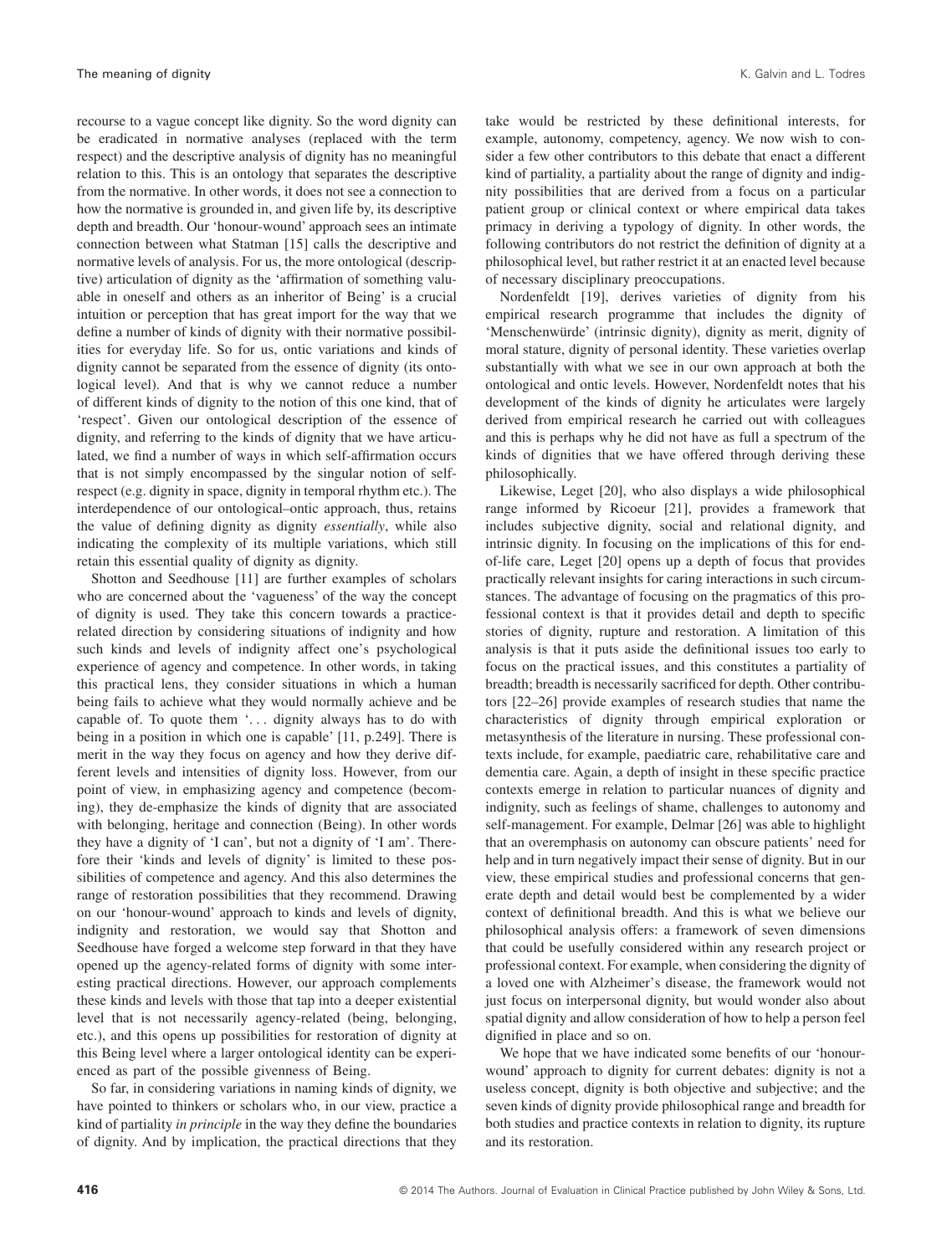# **Conclusion**

We would like to end this contribution by making a move that is consistent with an aesthetic emphasis within the phenomenological tradition [8,9,27–29]. This direction at times employs more evocative language in order to facilitate 'embodied relational understanding' [30], a kind of knowing that may be more up to the task of 'keeping alive' the sense and presence of a phenomenon. The use of poetic and metaphoric language can thus be seen to express existential realities that people can relate to in a personal way: 'Poetic language with regard to experience is "truthful" in that it attempts to retain the prereflective qualities of experiential structures – concrete, embodied, mooded, sensed, interrelated, and always full of the imagination gathered from other times and places. In poetic discourse, one's relatedness to existence is revealed in that it asks the listener to move towards the speaker or the text and to find the body of the occasion, its taste or mood in his or her own' [31, p. 12].

So we invite you to participate for a moment in the following partial pointers.

Dignity is a holding and an upholding  $-$  a gathering of both common 'wound' (vulnerability) and common honour (value). It is an upholding of honour while holding wound; such gatherings, whether individual, interpersonal or communal also give us clues as to its restoration. The loss of dignity is especially noticed in its rupture. Its path of loss is through vulnerability. Its path of restoration is through honour and value. We are given to bear and uphold the vulnerable values of 'being ourselves' in place, rhythm, with others, heritage, body, being-affirming moods and life – many kinds of dignities – but all cohering in their 'honourwound' character – our 'goodness of fit' with all of these dimensions.

And here are some lines from the poem, *Wild Geese* by Mary Oliver [32] evoking both common vulnerability and great valuein-being (ecologically and more):

. . . Whoever you are, no matter how lonely,

the world offers itself to your imagination,

calls to you like the wild geese, harsh and exciting. . . .

Over and over announcing your place

in the family of things. (p. 14)

Further, Leonard Cohen [33] also evokes vulnerability and great value in his poem/song, *Here It Is*.

> And here you are hurried And here you are gone And here is the love That it's all built upon. (p. 199)

And we conclude with an image of our own.

She stands in tatters. They cut off her hair. This was not her choice and she shuffles along in hunger. Rupture. But where does the glow in her eyes come from when she meets your gaze? More than defiance: Dignity. Here it is. All the way down. Honour-wound.

## **References**

- 1. Husserl, E. (1998/1913) Ideas Pertaining to a Pure Phenomenology and to a Phenomenological Philosophy. First Book (trans F. Kersten), London, UK: Kluwer Academic Publication.
- 2. Heidegger, M. (1927/1962) Being and Time (trans J. Macquarrie & E. Robinson), Oxford, UK: Blackwell.
- 3. Tillich, P. (2000) The Courage to Be, 2nd Revised edn. New Haven, CT: Yale University Press.
- 4. May, R. (1969) Love and Will. New York, NY: Norton.
- 5. Husserl, E. (1936/1970) The Crisis of the European Sciences and Transcendental Phenomenology. An Introduction to Phenomenological Philosophy (trans D. Carr), Evanston, IL: Northwestern University Press.
- 6. Merleau-Ponty, M. (1945/1962) Phenomenology of Perception (trans C. Smith), London, UK: Routledge.
- 7. Boss, M. (1979) Existential Foundations of Medicine and Psychology (trans S. Conway & A. Cleaves), New York, NY: Jason Aronson.
- 8. Heidegger, M. (2001) Zollikan Seminars (ed. M. Boss, trans F. Mayr & R. Askay), Evanston, IL: Northwestern University Press.
- 9. Galvin, K. T. & Todres, L. (2013) Caring and Well-Being: A Lifeworld Approach. London: Routledge.
- 10. Moran, D. (2000) Introduction to Phenomenology. London, UK: Routledge.
- 11. Shotton, L. & Seedhouse, D. (1998) Practical dignity in caring. *Nursing Ethics*, 5 (3), 246–255.
- 12. Bayertz, K. (ed.) (1996) Sanctity of Life and Human Dignity. Dordrecht: Kluwer Academic Publishers.
- 13. Pinker, S. (2008) The stupidity of dignity. *New Republic* May 28th 2008. Available at: [http://pinker.wjh.harvard.edu/articles/media/](http://pinker.wjh.harvard.edu/articles/media/The%2520Stupidity%2520of%2520Dignity.htm) [The%20Stupidity%20of%20Dignity.htm](http://pinker.wjh.harvard.edu/articles/media/The%2520Stupidity%2520of%2520Dignity.htm) (last accessed 14 October 2014).
- 14. Macklin, R. (2003) Dignity is a useless concept. *British Medical Journal*, 327, 1419–1420.
- 15. Statman, D. (2000) Humiliation, dignity and self-respect. *Philosophical Psychology*, 13 (4), 523–540.
- 16. Wainwright, P. & Gallagher, A. (2008) On different types of dignity in nursing care: a critique of Nordenfelt. *Nursing Philosophy: An International Journal for Healthcare Professionals*, 9, 46–54.
- 17. Bernstein, R. J. (1988) Beyond Objectivism and Relativism: Science, Hermeneutics and Practice. Philadelphia, PA: University of Pennsylvania Press.
- 18. Lingis, A. (2010) Dignity. *The Humanistic Psychologist*, 38, 267– 268.
- 19. Nordenfeldt, L. (2004) The varieties of dignity. *Health Care Analysis*, 12 (2), 69–81.
- 20. Leget, C. (2013) Analysing dignity: a perspective from the ethics of care. *Medicine, Healthcare and Philosophy*, 16, 945–952.
- 21. Ricoeur, P. (1992) Oneself as Another. London: University of Chicago Press.
- 22. Lundqvist, A. & Nilstun, T. (2007) Human dignity in paediatrics: the effects of health care. *Nursing Ethics*, 14 (2), 215–228.
- 23. Lohne, V., Aasgaard, A., Caspari, S., Slettebø, A. & Nadin, D. (2010) The lonely battle for dignity: individuals struggling with multiple sclerosis. *Nursing Ethics*, 17 (3), 301–311.
- 24. Tranvåg, O., Peterson, K. A. & Nåden, D. (2013) Dignity-preserving dementia care: a metasynthesis. *Nursing Ethics*, 20(8), 861–880.
- 25. Delmar, C., Alenius-Karlsson, N. & Højer Mikkelsen, A. (2011) The implications of autonomy: viewed in the light of efforts to uphold patients dignity and integrity. *International Journal of Qualitative Studies on Health and Well-Being*, 6, 6045.
- 26. Delmar, C. (2013) The interplay between autonomy and dignity: summarizing patients voices. *Medicine, Health Care, and Philosophy*, 16, 975–981.
- 27. Gendlin, E. T. (1997) The responsive order: a new empiricism. *Man and World*, 30, 383–411.
- 28. Van Manen, M. (1990) Researching Lived Experience: Human Science for an Action Sensitive Pedagogy. Ontario: The Althouse Press.
- 29. Heidegger, M. (1971) Poetry, Language and Thought (trans A. Hofstadter), New York, NY: Harper & Row.